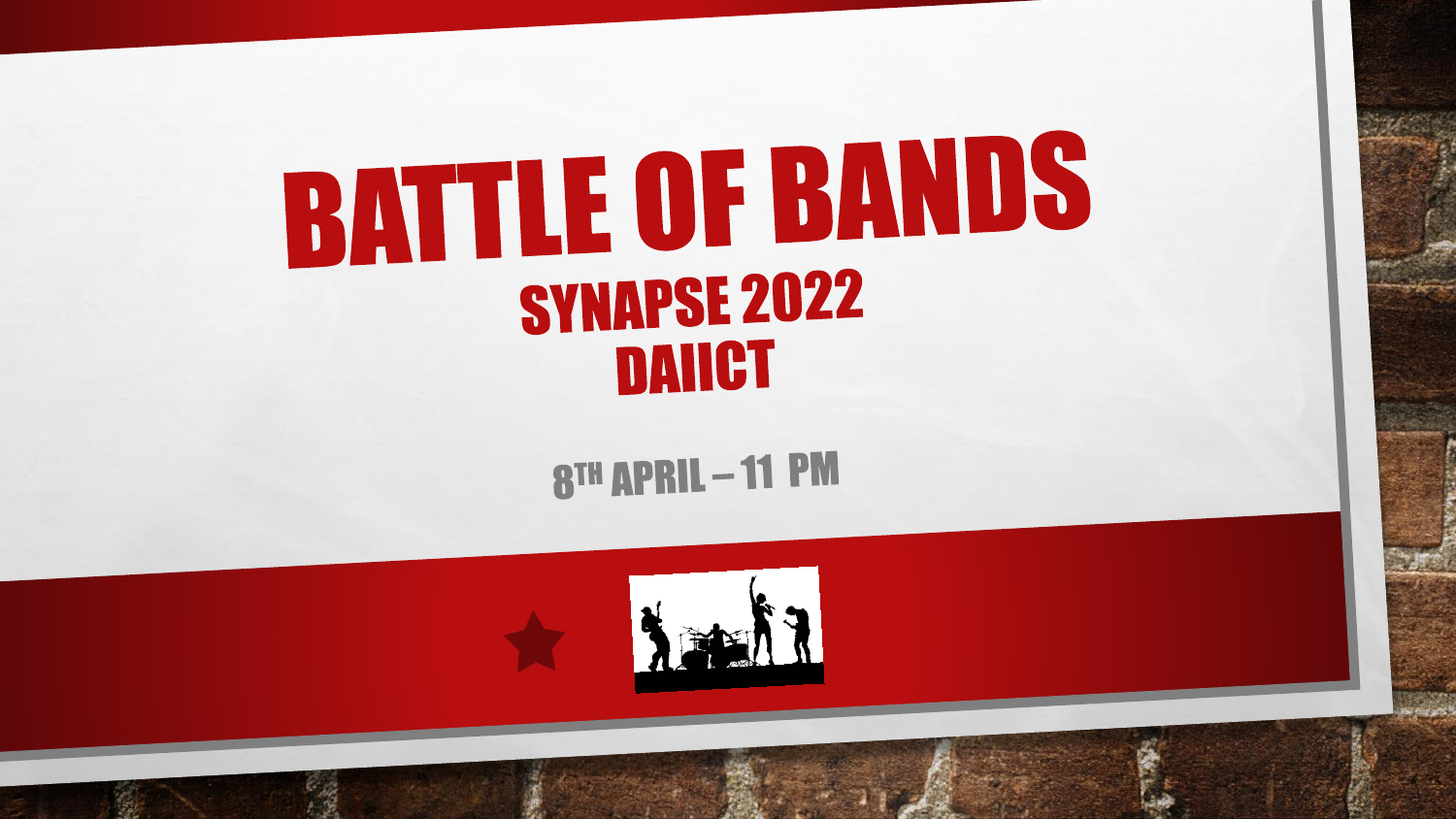## RULES OF THE EVENT

- FOR THE PURPOSE OF THIS COMPETITION BAND IS DEFINED AS THREE OR MORE PEOPLE WITH AT LEAST TWO PEOPLE PLAYING A MUSICAL INSTRUMENT.
- ALL BAND MEMBERS MUST CARRY ID CARDS.

 $\frac{1}{2}$ 

- BAND MEMBERS MUST BE PREPARED TO SUBMIT A TYPED COPY OF THE LYRICS THEY WILL PERFORM.
- LYRICS CANNOT INCLUDE PROFANITY, RACIST REMARKS, SEXUALLY EXPLICIT CONTENT OR VIOLENCE.
- BANDS MUST BRING THEIR OWN EQUIPMENT (GUITARS, AMPS, KEYBOARDS, ETC.). MICROPHONES AND DRUM SETS WILL BE PROVIDED.

激。

**EQUIPMENT CANNOT BE DROPPED OFF TO THE COLLEGE.** 

 $\mathbb{Z}_{\geq 0}$ 

• THE COLLEGE AND COLLEGE STAFF ARE NOT RESPONSIBLE FOR ANY BAND EQUIPMENT.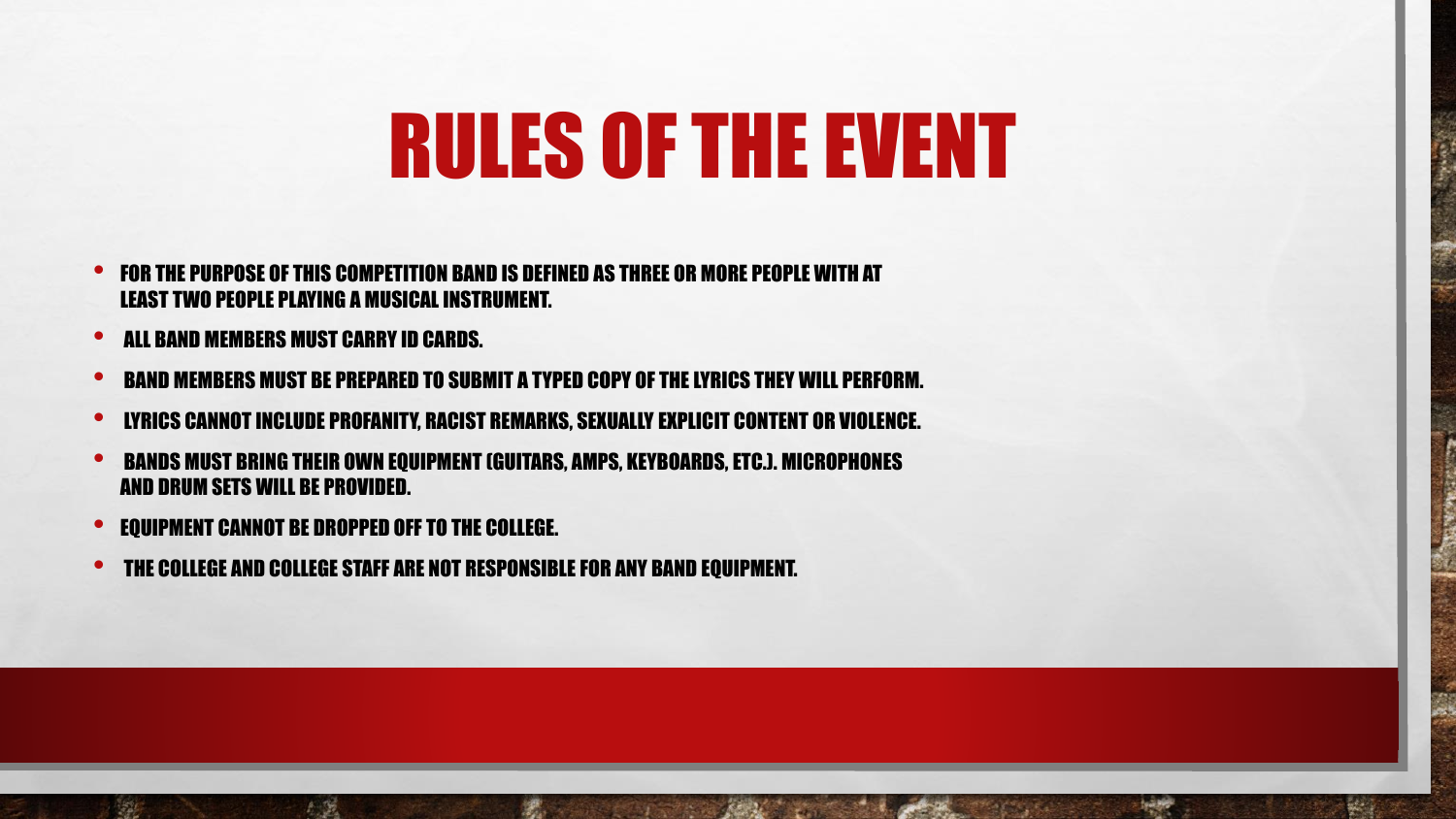- BANDS WILL HAVE 15-20 MINUTES TO SET UP, PERFORM AND DISBAND.
- ANY BAND THAT GOES OVER THE ALLOTTED TIME WILL HAVE POINTS DEDUCTED.
- FOUR SONGS TOTAL ARE ALLOWED AND ONLY TWO ARE ALLOWED TO BE COVER SONGS.
- ONLY THE BAND MEMBERS LISTED ON THE REGISTRATION FORM WILL BE ALLOWED ON STAGE
- A PANEL OF JUDGES WILL SCORE MUSICIANS ON A POINT SYSTEM. JUDGING CRITERIA INCLUDES TECHNICAL PROFICIENCY, MUSICALITY, PERFORMANCE, CREATIVITY AND AUDIENCE REACTION.
- PARTICIPANTS CAN PERFORM IN EITHER ENGLISH OR HINDI LANGUAGE.
- JUDGE'S DECISION SHALL BE FINAL AND BINDING.

 $f_{\rm{max}}$ 

 $\frac{1}{2}$ 

• THE REMOVAL OF CLOTHING AND THE USE OF OBSCENE LANGUAGE AND GESTURE ARE PROHIBITED AND WILL RESULT IN THE BAND BEING DISQUALIFIED AND ESCORTED FROM THE BUILDING